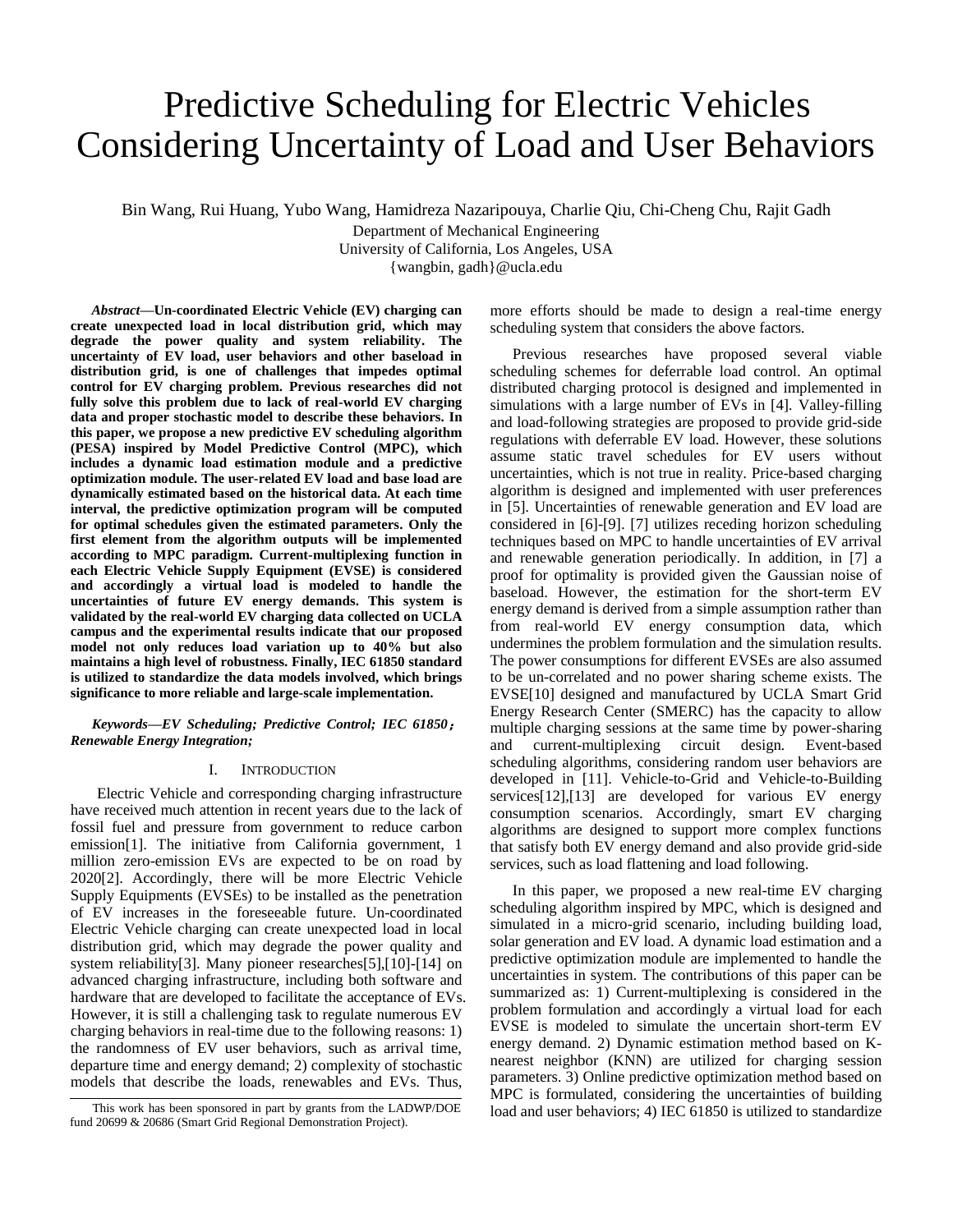the information exchange by modeling the data involved in this algorithm, which gives practical meaning to more reliable and large-scale implementation.

The rest of this paper is organized as follows: Section II discusses over system architecture. Section III introduces detailed problem formulation. Session IV discusses the experiment results and potential improvements. Finally, we conclude this paper in section V.

# II. SYSTEM OVERVIEW

#### *A. System Architecture*



Fig. 1 System Overview

The proposed system architecture is illustrated in Fig. 1. In general, the system has 5 main components, i.e. EVSE, building load, solar generation, client mobile application and a control center. Real-time energy consumption data with user index and device ID are retrieved and transmitted through advanced communication networks [14] constructed within UCLA campus, and finally stored in a central database. EVSEs [5] are controllable by commands from scheduling service on server side or client mobile applications, via assigning different duty-cycles to different outlets that share the same power source from the grid. The mobile application can perform the remote control function for each EVSE in our system. Based on the real-time power data from all engaged buildings, solar generation sites, EVSEs and mobile charging requests, scheduling services are able to compute periodically for an optimal EV energy scheduling given dynamic estimation of short-term energy demand. The building load used here is from Cornell University Facilities Service[17] and the solar data is from UCLA Ackerman Union Solar Integration project[18]. To support reliable and large-scale implementation, IEC 61850 is implemented in EVSE gateways and the control center to encode/decode all the involved data and communication. This architecture has been tested by real EV users in UCLA and is friendly to more advanced charging algorithms.

## *B. EVSE with Current Multiplexing and Existing Algorithm*

One distinguished feature of the EVSE developed by SMERC is power –sharing and current-multiplexing function. The power supply from grid can be split into multiple charging sessions based on users' preferences or control signals. The current assigned to each vehicle connected to the EVSE is proportional to the specified duty-cycle value in control signals. The duty-cycle ranges from 0 to 50% according to SAE J1772 standard. This design provides more flexibility for the algorithm to assign various current to different outlets due to varied energy demand and travel schedules. In current implementation, the existing charging algorithm is simply to check the real-time power consumption value and verify the connected vehicle is fully charged. Charging session will be closed and notification will be sent to users once the charging session is finished. By analyzing the monitoring records associated with each user's charging session, one can extract the historical data of energy demand and personal charging schedules, such as start time, end time and leave time, which will be utilized for the estimation of current charging session.

#### *C. IEC 61850 Protocol and Integration*

IEC 61850 is an international standard that provides a standardized framework that specifies the communication protocols, originally for power automation substation[15].The advantages include interoperability, free configuration and long-term stability[16]. A specialized IEC 61850 gateway is designed as communication interface for both control center and EVSE in our system. Data models, that include power information, EVSE status, charging requests and control signals, are all encoded as virtual components in xml-based messages to improve the system interoperability and reliability. Fig.2 is the schema view of communication and data modeling for EV system, based on IEC 61850 protocol.



Fig. 2 Communication & Data Modeling using IEC61850

## III. PROBLEM FORMULATION

## *A. Dynamic Parameter Estimation*

The optimization method in this paper is inspired by MPC, which is an online optimization method and computes optimal scheduling across fixed steps in the future periodically, however just realize the first element in the schedule results. The procedure continues in every step, taking the updated system states into consideration. In our system, the optimization program needs to involve the estimations of leave time and energy consumption values for all the active charging sessions. Thus, proper estimation methods play a significant role in improving the system performance. The leave time and energy consumption values are estimated dynamically, using the following methods.

*1) Session Parameter Estimation*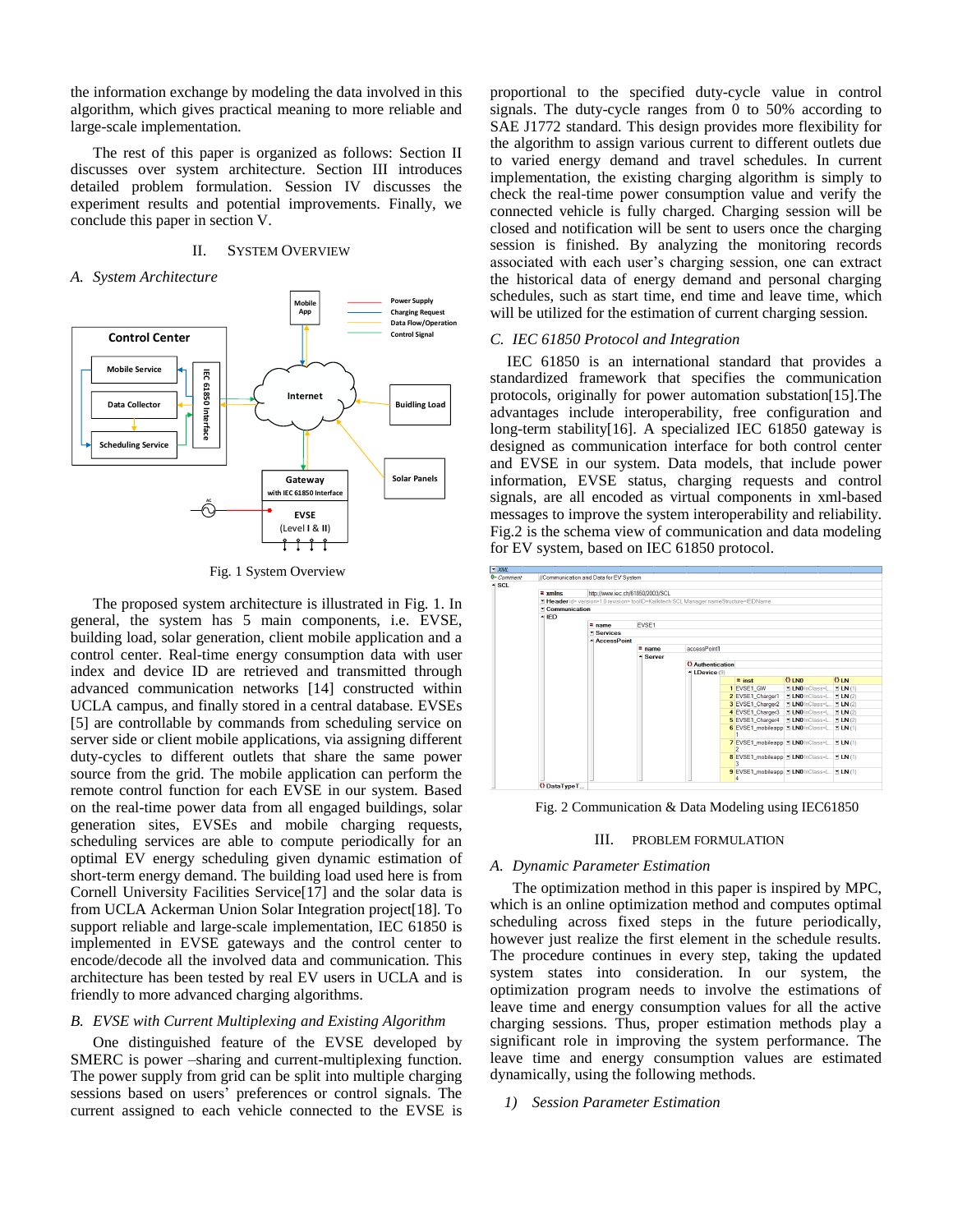Each charging session, with a number of properties values, such as user index, device ID and start time, finish time, leave time and energy consumption, are stored as a record in database. We model each record associated with a charging session as a tuple:

$$
s \coloneqq (u_n, t_s, t_f, t_l, e, d)
$$

where  $u$  is the user index for this session,  $d$  is the EVSE ID or power source ID.  $t_s$ ,  $t_f$  denotes the start time and finish time for the charging session, respectively;  $t<sub>l</sub>$  is the leave time; e denotes the energy consumption. K-nearest neighbor (KNN) method is utilized to estimate  $e$  and  $t_f$ . In general, KNN calculates the weighted mean of neighbor values, who are among top  $k$  smallest distances with input value. In our case, the start time and stay duration in qualified sessions with top  $k$ smallest distances with current session value are extracted from database and averaged with weights.

$$
dis_{i,j} = ||s_i \tcdot t_s - s_j \tcdot t_s|| \t\t(1)
$$

$$
w_i = \frac{dis_{k+1,j} - dis_{n,j}}{dis_{k+1,j} - dis_{1,j}}
$$
(2)

where  $dis_{i,j}$  denotes the distance between session  $s_i$  and session  $s_j$ ;  $w_i$  *denotes weight of the ith session*  $s_j$ .

$$
\hat{e}_n = \frac{1}{k} \cdot \sum_{i=1}^k w_i \cdot (s_i, e) \tag{3}
$$

$$
\hat{t}_{n,f} = t_{n,s} + \frac{1}{k} \cdot \sum_{i=1}^{k} w_i \cdot (s_i, t_l - s_i, t_s)
$$
 (4)

where  $\hat{e}_n$  and  $\hat{t}_{n,f}$  are estimations of energy consumption and stay duration;  $k$  denotes the total number of qualified sessions.

#### *2) Virtual Load Estimation*

Since the hardware we are modeling in this paper has the power sharing and current multiplexing function, it means that the charging schedules for vehicles connected to the same power source will interact with each other. If taking uncertainties of future EV energy demands into consideration, the proposed system models an additional virtual EV load for each power source to account for the potential deviation. For each EVSE, historical data are extracted to construct the estimation of future EV load demand. Two steps are needed for dynamic virtual load estimation, i.e. total demand estimation and real-time update for remaining demand. Total demand after time  $t$  can be computed offline for all charging sessions in one specific EVSE:

$$
D_t^k = \frac{1}{M} \cdot \sum_{i=1}^{i=M} s_i \cdot e \tag{5}
$$

where the qualified session  $s_i$ is subject to  $s_i$ .  $t_s = t$  and  $s_i$ .  $d = k$ .

Real-time EV energy demand will be updated based on current active charging sessions in power source  $k$  and their estimated energy consumptions. The update for virtual load is illustrated in the following equation:

$$
t_{v,f}^k = \max(s_i, t_f) \tag{6}
$$

$$
e_v^k = \max(0, D_t^k - D_{t_f}^k - \sum_{i \in N} s_i e)
$$
 (7)

The virtual load charging rate  $r_v^k(t)$  for power source k is modeled as a regular EV load and will be input into the overall optimization problem.

$$
0 \le r_v^k(\tau) \le r_v^{max}.\eta, \qquad \forall \tau \in [t, t_{v,f}^k]
$$
 (8)

$$
\sum_{\tau=t}^{t_{v,f}} r_v^k(\tau) = e_v^k \tag{9}
$$

#### *B. Load Modeling with Uncertainties*

#### *1) Building Load and Solar Generation*

The power consumption for the building and solar power generation cannot be exactly known in advance and there exists little variation between different days. In this paper, wiener filter and historical data are combined as a simple load predictor.

$$
P_b(t) = P_b^e(t) + \overline{P_b(t)}
$$
\n(10)

$$
\overline{P_b(t)} = \overline{P_d(t)} - \overline{P_s(t)}\tag{11}
$$

where  $\overline{P_b(t)}$  denotes the average value of base load at the time , which is the difference between average building power consumption value  $\overline{P_d(t)}$  and the average solar generation value  $\overline{P_{s}(t)}$ .  $\overline{P_{d}(t)}$  and  $\overline{P_{s}(t)}$  can be simply obtained by averaging historical data for time  $t$ . The assumption for wiener filter is that the estimation error can be accumulated by previous steps[8] and thus, real-time error calculation is performed by:

$$
P_{b,t}^{e} = \sum_{i=1}^{i=T} \xi(i) \cdot f(t-i), \quad \forall t \in [1,T]
$$
 (12)

where  $P_{b,t}^e$  is the error between real base load and predicted average baseload at time  $t \cdot \xi$  is an identically distributed random variable with *zero* mean and variance  $\sigma^2$ . f is the impulse response of a causal filter, with following form:

$$
f(t) = \begin{cases} 0, & t < 0 \\ a^{-t}, & t \ge 0 \end{cases} \tag{13}
$$

Thus, the prediction error for current time  $t$  is only the summation of the previous estimation errors with different weights. Note that  $f(0) = 1$ .

#### *2) EVSE Model*

Due to the characteristics of our EVSE design, more than one vehicle can share the power source at the same time, which means each charging session has separate constraints. For each connected vehicle, we use  $r_n = \{r_{t_s}, r_{t_s + \Delta t}, r_{t_s + 2 \cdot \Delta t}, \dots, r_{t_f}\}\)$  to denote the power consumption rates from session start time  $t_s$ to session finish time  $t_f$ .  $\Delta t$  is the time step we use in this paper. The constraint for each charging session:

$$
0 \le r_v^k(t) + r_n^k(t) \le r_k^{\max} \eta, \qquad \forall t \in [t_{n,s}, \hat{t}_{n,f}] \tag{14}
$$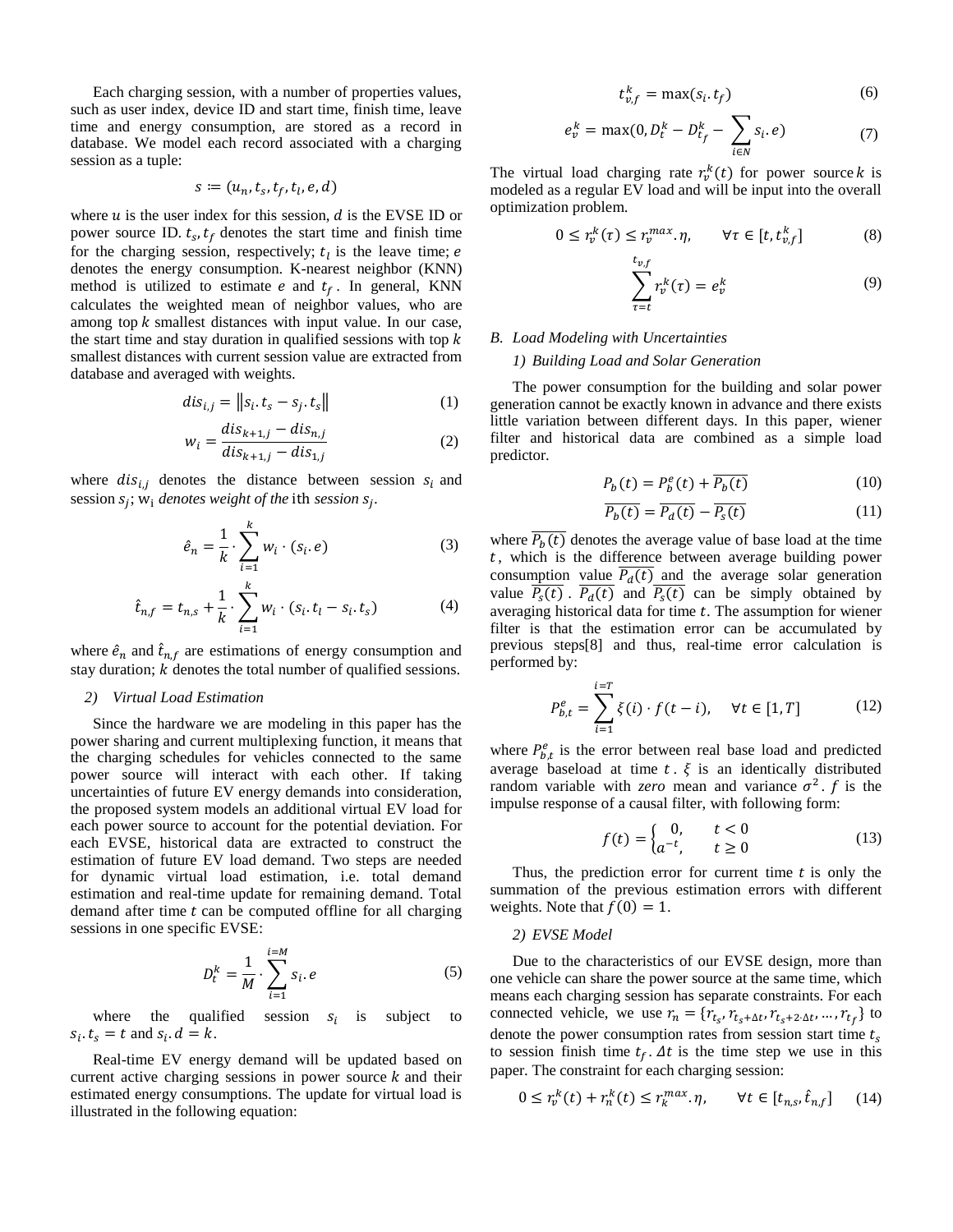where  $r_n^k(t)$  is the power consumption rate for vehicle  $n$ , which is connected to power souce k, at time t.  $r_k^{max}$  is the maximum power supply for power source  $k$ ;  $\eta$  is the safety coefficient for this power source.  $\hat{t}_{n,f}$  denotes the estimated finish time for vehicle  $n$ .

For each power source (EVSE), the same limitation of total power consumption also applies:

$$
0 \le r_v^k(t) + \sum_{n \in N_k} r_n^k(t) \le r_k^{max}.\eta, \forall t \in [t_{n,s}, \hat{t}_{n,f}] \tag{15}
$$

where  $N_k$  denotes the number of active charging sessions for power source  $k$ .

## *3) User Model*

Each charging session in our system is labeled with a number of properties, such as user ID, session start time  $t_{n,s}$ , session finish time  $t_{n,f}$ , vehicle leave time  $t_{n,l}$  and the session energy consumption  $e_n$ . At the beginning of each charging session, estimation algorithm will calculate the predicted energy consumption  $\hat{e}_n$  and the real energy consumption should be larger than the predicted value, but less than battery capacity  $E_n$ :

$$
\hat{e}_n \le e_n(t_{n,f}) \le E_n \tag{16}
$$

As the time goes on, energy consumption is accumulated at each time interval:

$$
e_n(t) = e_n(t - \Delta t) + r_n(t) \cdot \Delta t, \ \forall t \in [t_{n,s}, \hat{t}_{n,f}] \tag{17}
$$

# *C. Receding Horizon Control*

At each time interval, the scheduler on control center will call optimization program to compute for an optimal EV charging schedule, considering the estimated travel schedules and energy consumption values for all active charging sessions. To minimize the overall load fluctuations, the optimization problem, referring to [8], is modeled as:

$$
Obj:
$$
\n
$$
\min \sum_{\tau=t}^{\tau=T} (P_b(\tau) + \sum_{n \in N} r_n(\tau) - \frac{1}{T - t + 1} \cdot (P_b(\tau) + \sum_{n \in N} r_n(\tau)))^2
$$
\n
$$
s.t. (8)(9), (14) - (17)
$$

After the algorithm initiation, the baseload that consists of building load and solar generation, and EV demand will be estimated. At each time interval, parameters for all active charging sessions in system will be extracted from database, and virtual load will be estimated to solve the optimization program. Only the first element in scheduling results  $r_n(t)$  is used to control specific EVSE and then algorithm moves forward to next time interval. This procedure repeats until the end of the day. The whole algorithm is summarized in Algorithm 1:

**Algorithm 1: Predictive EV Scheduling Algorithm (PESA)**

Calculate baseload  $\overline{P_{b,t}}$  by averaging historical data Estimate EV demand for each EVSE:  $D_t^k$ , using  $(1)(2)(5)$  $t = 1$ Do Estimate  $P_h(t)$  with error using (10) – (13) **For** each vehicle  $n \in N$ : Estimate leave time  $\hat{t}_{n,f}$  and energy consumption  $\hat{e}_n$  for vehicle  $n$ , using  $(3)(4)$ End Estimate virtual load parameters, using  $(1)(2)$ ,  $(6) - (9)$ Solve problem  $(18)$ , subject to  $(8)(9)$ ,  $(14) - (17)$ For each vehicle  $n \in N$ Implement  $r_n(t)$ End  $t = t + 1$ While  $t \leq T$ 

# IV. RESULTS AND DISCUSSION

In this section, results from PESA is discussed, based on comparisons with those algorithms without considering uncertainties. The overall load variation is utilized as metric for performance evaluation of PESA. Potential improvements are also discussed.

#### *A. Experiment setup*

Real-world charging records from users in UCLA campus are utilized for our experiment setup. One day in March, 2015 is randomly selected as a test day. There are totally 21 charging sessions from multiple users on test day, associated with all Level II EVSEs. We set the time interval for all data preprocessing and PESA to 15 minutes, which is long enough considering our problem size and performance requirement. The standard variance  $\sigma$  of  $\xi$  is set to 2 according to our observation and  $\alpha$  is set to  $0.4$  in the wiener filter. Safety coefficient  $\eta$  is set 0.9. CVX package[19] is used for solving the optimization problem in each step.

*B. Scheduling Results and Future Improvements*



Fig. 3 Predictive Scheduling Results

In Fig.3, the brown step curve is the base load generated by  $(10) - (13)$  on the test day and the red dotted curve is the original EV load caused by the real-world charging behaviors. PESA is performed every 15 minutes and only the first schedule elements from the output is implemented. The blue curve is the new energy consumption schedules created by